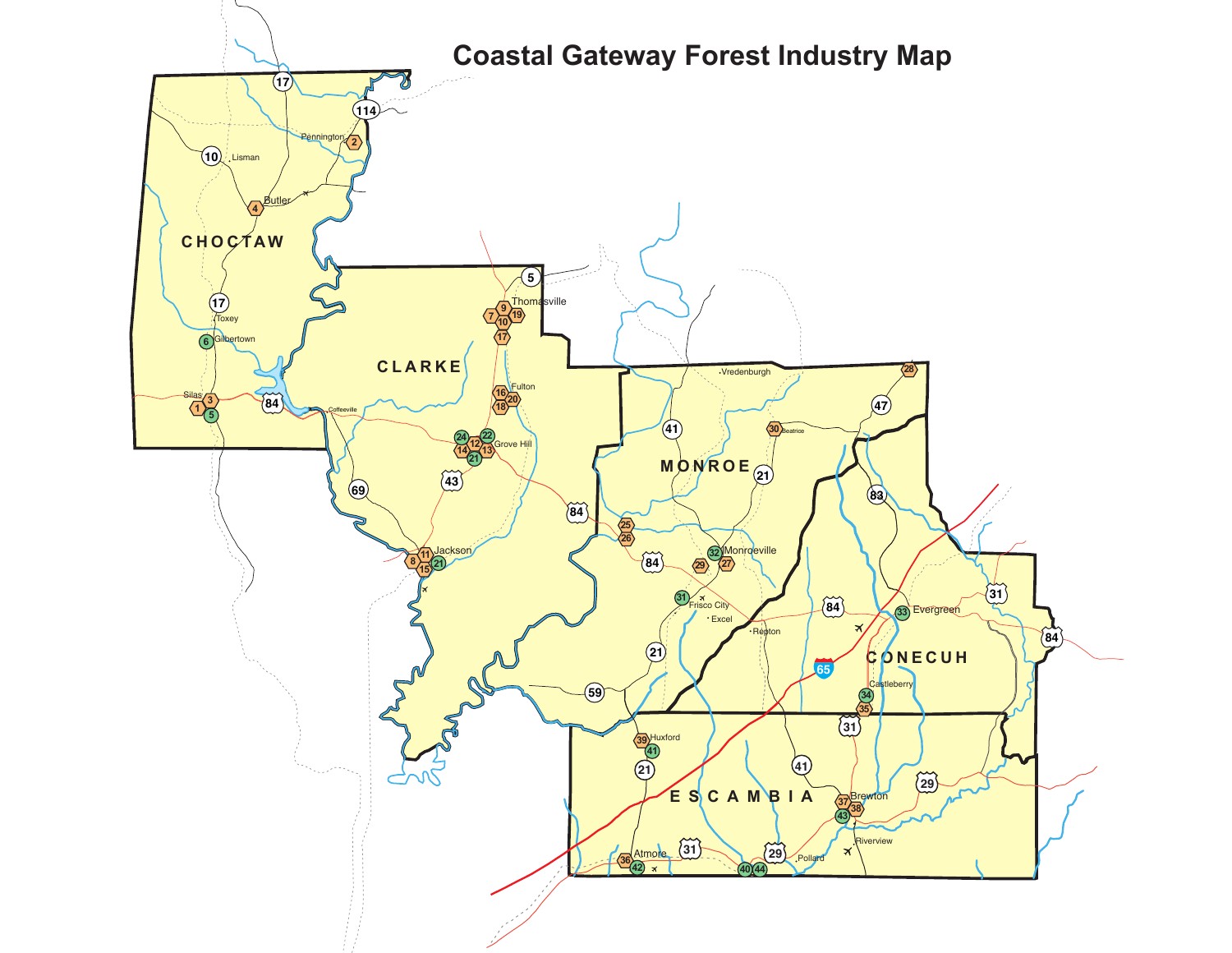## **Coastal Gateway Economic Development Alliance Forest Industry Operations**

## **Map ID Company County City Type of Operation Primary/ Secondary** 1 Chadwick Timber Co., Inc. Choctaw Silas Hardwood Sawmill Primary 2 Georgia-Pacific Corp. Choctaw Pennington Pulp & Paper Mill Primary 3 D. W. Lassiter Lumber Co., Inc.  $\qquad \qquad$  Choctaw Silas Softwood Sawmill Brimary 4 Dachin Tie & Timber Co. **Choctaw** Butler Suller Softwood Sawmill Primary 5 Cullomburg Timber Co. Choctaw Silas Planer Mill Secondary 6 Wayne S Pallet Co. Choctaw Gilbertown Pallets & Skids Secondary 7 Alabama Timber Industries Clarke Thomasville Pole Plant Primary 8 Boise Paper Solutions Clarke Jackson Pulp & Paper Mill Primary 9 Browder & Son Veneer Co., Inc. Clarke Thomasville Veneer Mill Primary 10 Clarke County Pole & Piling, Inc. Clarke Thomasville Pole Plant Primary 11 Scotch Gulf Lumber Co. **Clarke** Backson Softwood Sawmill Primary 12 H. H. Sawmill Clarke Grove Hill Hardwood Sawmill Primary 13 Grove Hill Forest Products Clarke Grove Hill Sawmill & Mulching Primary 14 Grove Hill Tie & Timber Clarke Grove Hill Brandwood Sawmill Primary 15 Jackson Wood Fiber Clarke Jackson Chip Mill Primary 16 Koppers Industries The Clarke Fulton Contains Pole Plant Primary 17 Louisiana-Pacific Corp. Clarke Thomasville Oriented Strandboard Plant Primary 18 Scotch Gulf Lumber Co. Clarke Fulton Softwood Sawmill Primary 19 Thomasville Lumber Co. Clarke Thomasville Softwood Sawmill Primary 20 Scotch Plywood Co. Clarke Fulton Veneer & Plywood Mill Primary 21 Astro Enterprises Clarke Jackson Cabinets Secondary 22 Church Pews, Inc. The Clarke Grove Hill Turniture Plant Secondary 23 Dumas Mfg. Co., Inc. Clarke Grove Hill Furniture Plant Secondary 24 Liberty Building Clarke Grove Hill Trusses, Pallets & Crates Secondary 25 Alabama River Cellulose Monroe Perdue Hill Pulp Mill Primary 26 Alabama River Cellulose **Monroe** Perdue Hill Pulp Mill Primary 27 Harrigan Lumber Co. Monroe Monroeville Softwood Sawmill Primary 28 Owens Lumber Co., Inc. Monroe Pine Apple Hardwood Sawmill Primary 29 Rocky Creek Lumber Co. The Monroe Mexia Controlled Softwood Sawmill Softwood Sawmill Primary 30 Scotch Plywood Co. Monroe Beatrice Veneer Mill Primary 31 Standard Furniture, Inc. Monroe Frisco City Furniture Plant Secondary 32 Temple Inland Monroe Monroeville Particleboard Secondary